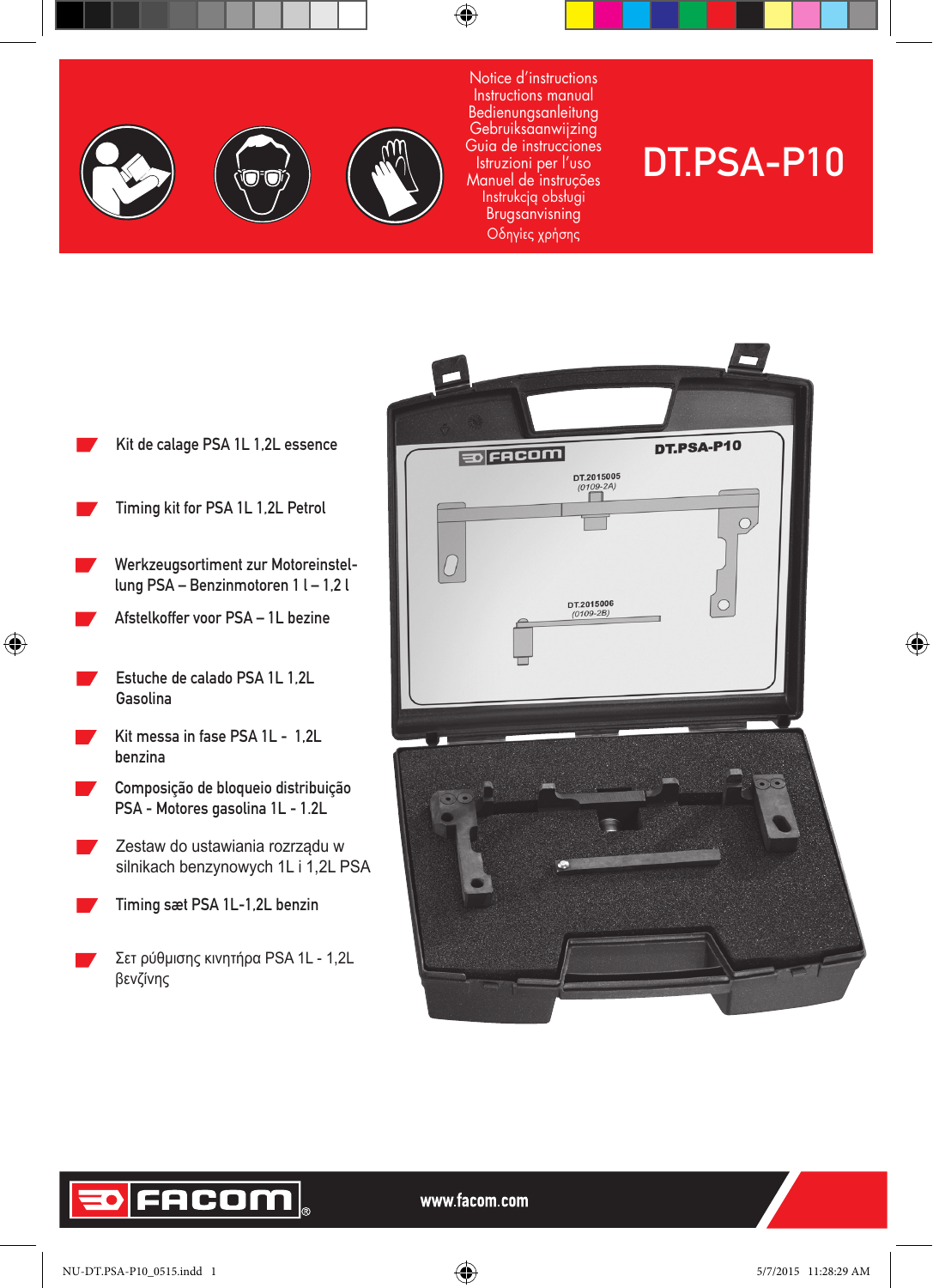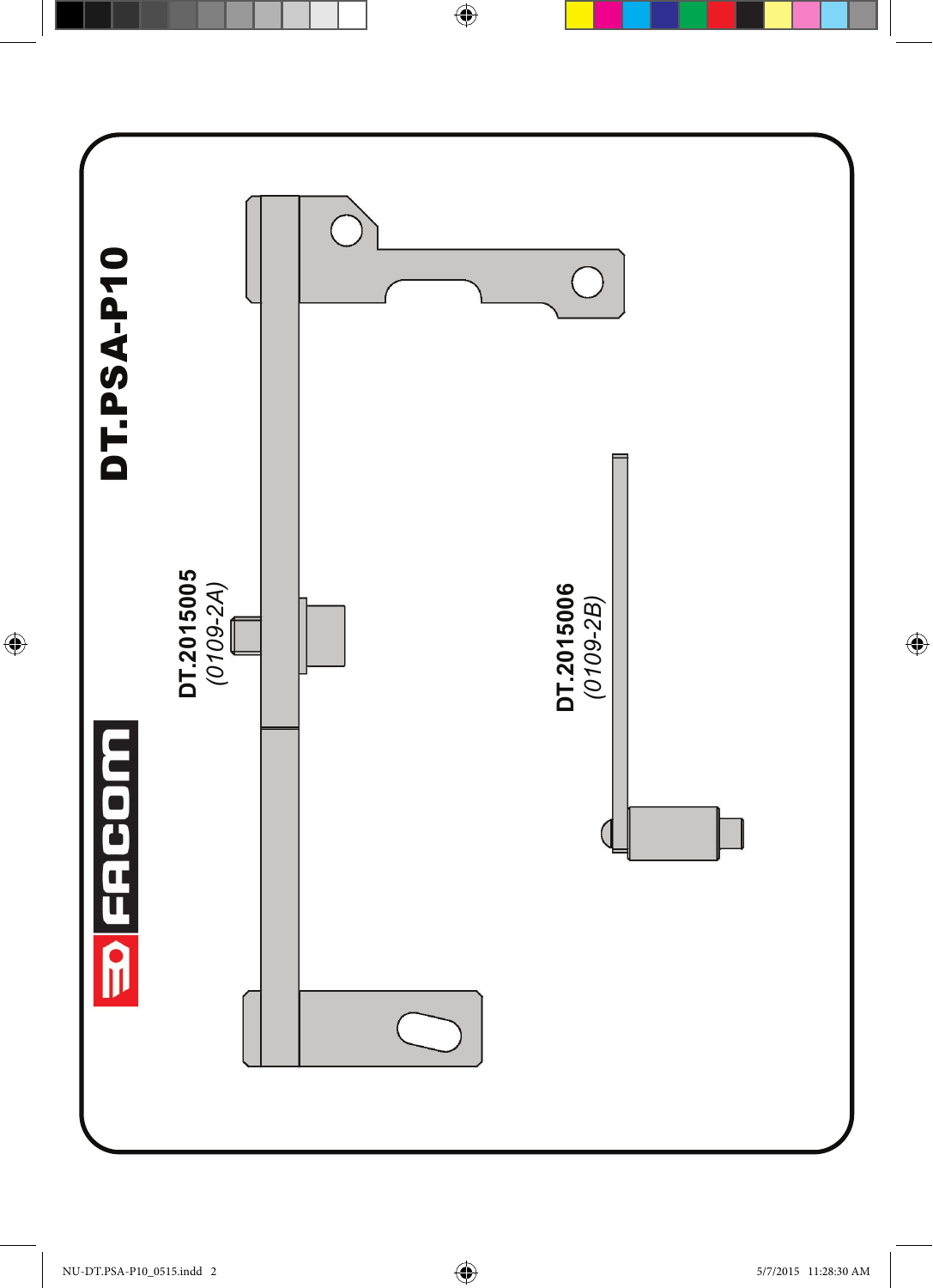## Précautions / Instructions générales

Débrancher le pôle négatif de la batterie avant de commencer les travaux.

Nota : Avant de déconnecter la batterie, s'assurer que le propriétaire connaît le code de l'autoradio.

«Ne jamais utiliser les outils pour le blocage ou le calage du volant des arbres à cames et du vilebrequin pour immobiliser le moteur lors du desserrage ou du resserrage des boulons des poulies.»

Contrôler qu'aucune fuite ou suintement d'huile n'est présent, sinon y remédier. Respecter les couples de serrage. Toujours faire tourner le moteur dans le sens normal de rotation, sauf indication contraire du constructeur du véhicule.

Toujours tourner le moteur lentement à la main et recontrôler la position de l'arbre moteur et de l'arbre à cames. Un calage incorrect du moteur pourrait endommager les soupapes.

Sur certains moteurs ou modèles des outils en option pourraient être nécessaires.

Toujours se référer aux instructions du constructeur du véhicule ou au manuel du véhicule pour connaître les données et les procédures en vigueur à utiliser. Cette fiche d'information produit montre les applications et l'utilisation des outils à titre indicatif.

### Precautions / General instructions

Disconnect the negative pole from the battery before starting work.

NB: Before disconnecting the battery, make sure that the owner knows the code for the car radio.

Never use the timing tools for locking or timing the flywheel, camshafts or crankshafts to lock the engine when relaesing/tightening the pulley bolts.

Check there is no oil leak or seepage. If so, remedy the problem. Comply with the tightening torques. Always run the engine in the normal rotation direction, failing contrary instructions from the maker of the vehicle. Always rotate the engine slowly by hand and check again the positions of the crankshaft and camshaft.

An incorrect engine timing could cause damages to the valves.

On some engines/models some optional tools could be required.

Always refer to the car manifacturer's service instructions or proprietary manual to estabilish the current procedures and data. This product information sets details of the applications and the use of the tools only with the purpose of a generic guide.

#### Sicherheitsvorschriften / Allgemeine Anweisungen

Vor Beginn der Arbeit den Minuspol der Batterie abklemmen.

Hinweis: Vor dem Abklemmen der Batterie sicherstellen, dass der Kfz-Besitzer den Code für das Autoradio kennt. Niemals die zur Arretierung oder Einstellung von Schwungrad, Nocken- und Kurbelwelle bestimmten Werkzeuge verwenden, um den Motor festzuhalten, während die Muttern der Riemenscheiben gelöst oder festgezogen werden. Prüfen, ob kein Öl ausläuft, anderenfalls Störung beheben.

Die vorgeschriebenen Anzugsmomente beachten.

⊕

Den Motor - außer bei speziellen Vorgaben durch den Hersteller - immer in normaler Drehrichtung drehen. Den Motor stets langsam und manuell drehen und die Positionen von Motor- und Nockenwelle erneut überprüfen. Eine fehlerhafte Einstellung des Motors kann Schäden an den Ventilen verursachen.

Für einige Motoren oder Modelle sind eventuell optionale Werkzeuge erforderlich.

Die geltenden Daten und Verfahren sind stets den Anweisungen des Fahrzeugherstellers oder der Fahrzeuganleitung zu entnehmen. Die in diesem Produktinformationsblatt enthaltenen Angaben sind nur als Empfehlungen für die Anwendungen und den Einsatz der Werkzeuge anzusehen.

#### Voorzorgsmaatregelen / Algemene instructies

Koppel de minpool van de accu los vooraleer u met de werkzaamheden begint.

Opmerking: Vooraleer u de accu loskoppelt, moet u zich ervan vergewissen dat de eigenaar de code van de autoradio kent. Gebruik het timing-gereedschap nooit voor het vergrendelen of timen van het vliegwiel, de nokkenassen of de krukassen, voor het vergrendelen van de motor wanneer u de vliegwielbouten losmaakt/vastzet.

Controleer of er geen olielekken of -doorsijpelingen zijn; indien dit toch het geval is, moet u dit probleem verhelpen. Pas de juiste aanhaalkoppels toe.

Laat de motor steeds in de normale draairichting draaien, behalve als de constructeur van het voertuig anders voorschrijft. «Draai de motor altijd langzaam met de hand en controleer opnieuw de positie van de krukas en nokkenas».

Een onjuiste timing van de motor kan beschadiging van de kleppen tot gevolg hebben.

Voor sommige motoren/modellen zal misschien als optie verkrijgbaar gereedschap vereist zijn.

Raadpleeg altijd de service-instructies van de autofabrikant of de fabrikantspecifieke handleiding om vast te stellen wat de actuele procedures en gegevens zijn.

Deze productinformatie geeft nadere informatie over de toepassingen en het gebruik van het gereedschap, uitsluitend met het doel een generieke richtlijn te verstrekken.





**EN**

**DE**

⊕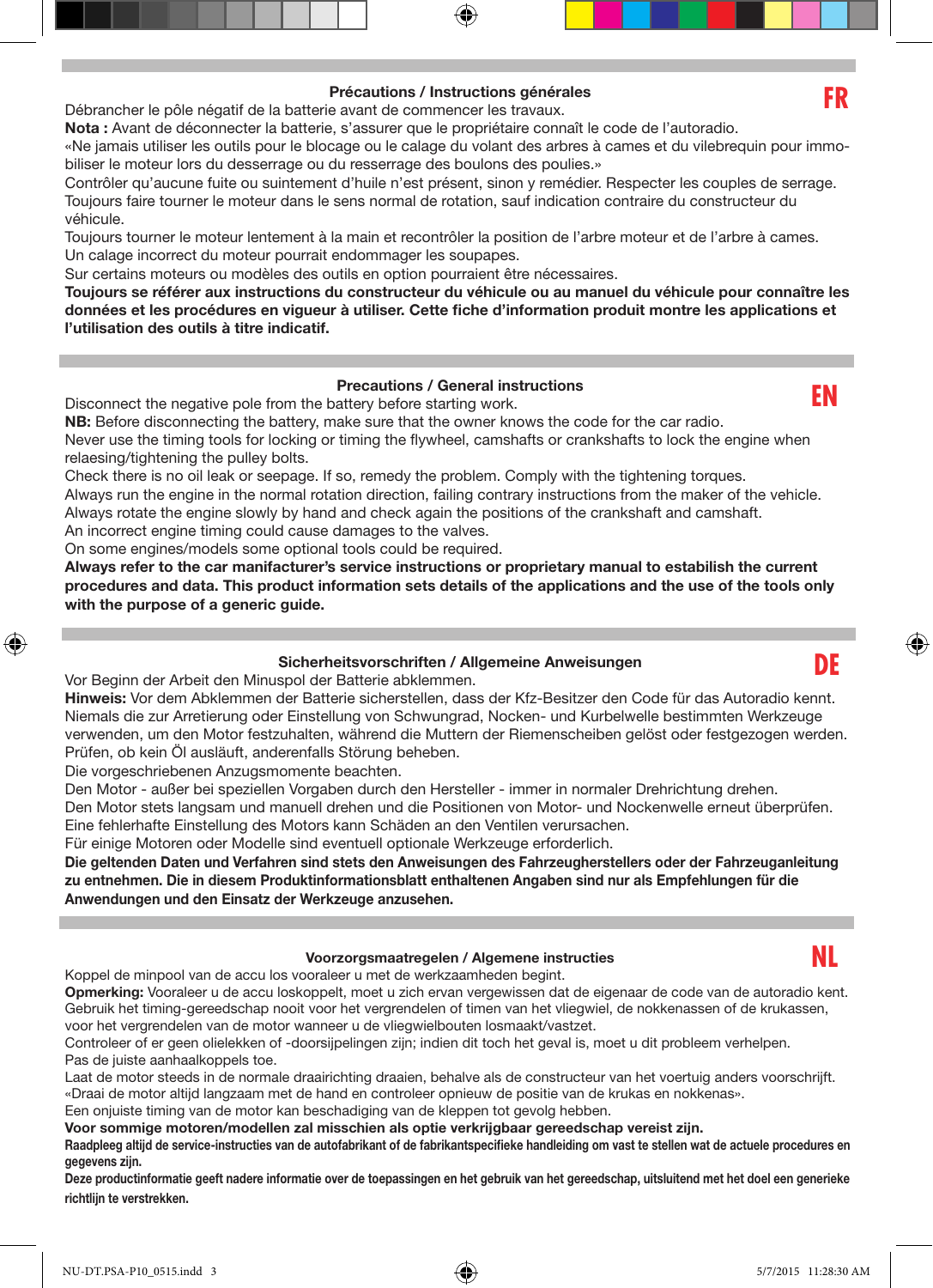#### Precauciones / Instrucciones generales

Desconectar el polo negativo de la batería antes de comenzar los trabajos.

Nota: Antes de desconectar la batería, asegúrese que el propietario conozca el código del autorradio.

No utilizar nunca las herramientas para el bloqueo o reglaje del volante, los árboles de levas o el cigüeñal para bloquear el motor cuando se aflojan o aprietan las tuercas de las poleas.

Verifi car que no haya ninguna fuga o chorreo de aceite; si es el caso, solucionar el problema. Respetar los pares de apriete.

Poner siempre en funcionamiento el motor en el sentido normal de rotación, salvo si el constructor del vehículo indica lo contrario.

Girar siempre el motor lentamente y a mano y controlar nuevamente las posiciones del cigüeñal y el árbol de levas. Un incorrecto reglaje del motor puede causar daños a las válvulas.

Para algunos motores o modelos se pueden requerir herramientas opcionales.

Consultar siempre las instrucciones de servicio del fabricante o el manual correspondiente para establecer los procedimientos y los datos corrientes. La información sobre el producto establece los datos de las aplicaciones y el uso de las herramientas a mero título informativo.

#### Precauzioni / Istruzioni generali

Scollegare il polo negativo della batteria prima di cominciare i lavori.

Nota : Prima di scollegare la batteria, accertarsi che il proprietario conosca il codice dell'autoradio.

Non utilizzare mai gli attrezzi per il bloccaggio o fasatura del volano di alberi a camme e dell'albero motore per tenere fermo il motore quando si allentano o serrano i dadi delle pulegge.

Controllare che non esista alcuna perdita o trasudazione d'olio, ponendovi rimedio in caso contrario. Rispettare le coppie di serraggio.

Fare girare sempre il motore nel suo senso normale di rotazione, salvo indicazione contraria del costruttore del veicolo. Ruotare sempre il motore lentamente e a mano e controllare nuovamente le posizioni di albero motore e albero a camme. Una fasatura del motore scorretta può causare danni alle valvole.

Su alcuni motori o modelli potrebbero essere necessari attrezzi opzionali.

Per i dati e le procedure in vigore da utilizzare riferirsi sempre alle istruzioni del costruttore del veicolo o al manuale del veicolo. Questo scheda informativa del prodotto mostra le applicazioni e l'uso degli attrezzi a puro titolo indicativo.

#### Precauções / Instruções gerais

Desligar o polo negativo da bateria antes de começar os trabalhos.

Nota: Antes de desligar a bateria, certifi que-se de que o proprietário conhece o código do autorádio.

Nunca utilize as ferramentas de regulação para bloquear ou regular o volante, os eixos de cames ou as cambotas para bloquear o motor durante a libertação/fixação dos parafusos das polias.

Verifi car que não exista nenhuma fuga ou ressumação de óleo, do contrário, corrigir.

Respeitar os binários de aperto.

⊕

Sempre fazer rodar o motor no sentido normal de rotação, salvo indicação contrária do construtor do veículo.

Rode o motor ligeiramente à mão e verifique novamente as posições da cambota e do eixo de cames.

Uma regulação incorrecta do motor pode causar danos nas válvulas.

Nalguns motores/modelos, podem ser necessárias algumas ferramentas opcionais.

Consulte sempre as instruções de assistência do fabricante do automóvel ou o manual do proprietário para estabelecer os procedimentos e dados actuais.

Estas informações sobre o produto especificam os detalhes das aplicações e a utilização das ferramentas, tendo como único objectivo servir de guia genérico.

# **Środki ostrożności / Instrukcje ogólne**

Odłączyć styk ujemny od akumulatora przed rozpoczęciem pracy.

**Uwaga:** Przed odłączeniem akumulatora upewnić się, czy właściciel zna kod do odbiornika radiowego samochodu. Nigdy nie wolno blokować silnika za pomocą narzędzi do rozrządu przeznaczonych do blokowania lub rozrządu koła zamachowego, wałów rozrządczych lub korbowych podczas odkręcania/przykręcania śrub koła pasowego.

Sprawdzić, czy nie doszło do wycieku oleju. Jeśli tak, usunąć problem.

Zachować zgodność z parametrami momentów dokręcania.

Uruchamiany silnik powinien zawsze obracać się w standardowym kierunku obrotów. Należy ignorować instrukcje zalecające przeciwne działanie, dostarczone przez producenta pojazdu.

Zawsze powoli obracać silnik ręką i powtarzać sprawdzanie położenia wału korbowego i wału rozrządczego.

Niewłaściwy rozrząd silnika może doprowadzić do uszkodzenia zaworów.

W przypadku niektórych silników/modeli mogą być wymagane określone narzędzia opcjonalne.

**Aby ustalić odpowiednie procedury i uzyskać informacje, należy zawsze konsultować się z instrukcjami serwisowymi dostarczonymi przez producenta samochodu lub odpowiednią instrukcją obsługi. Niniejsze informacje o produktach obejmują informacje dotyczące zastosowania oraz użycia narzędzi wyłącznie w charakterze ogólnego przewodnika.**





**IT**

**PT**



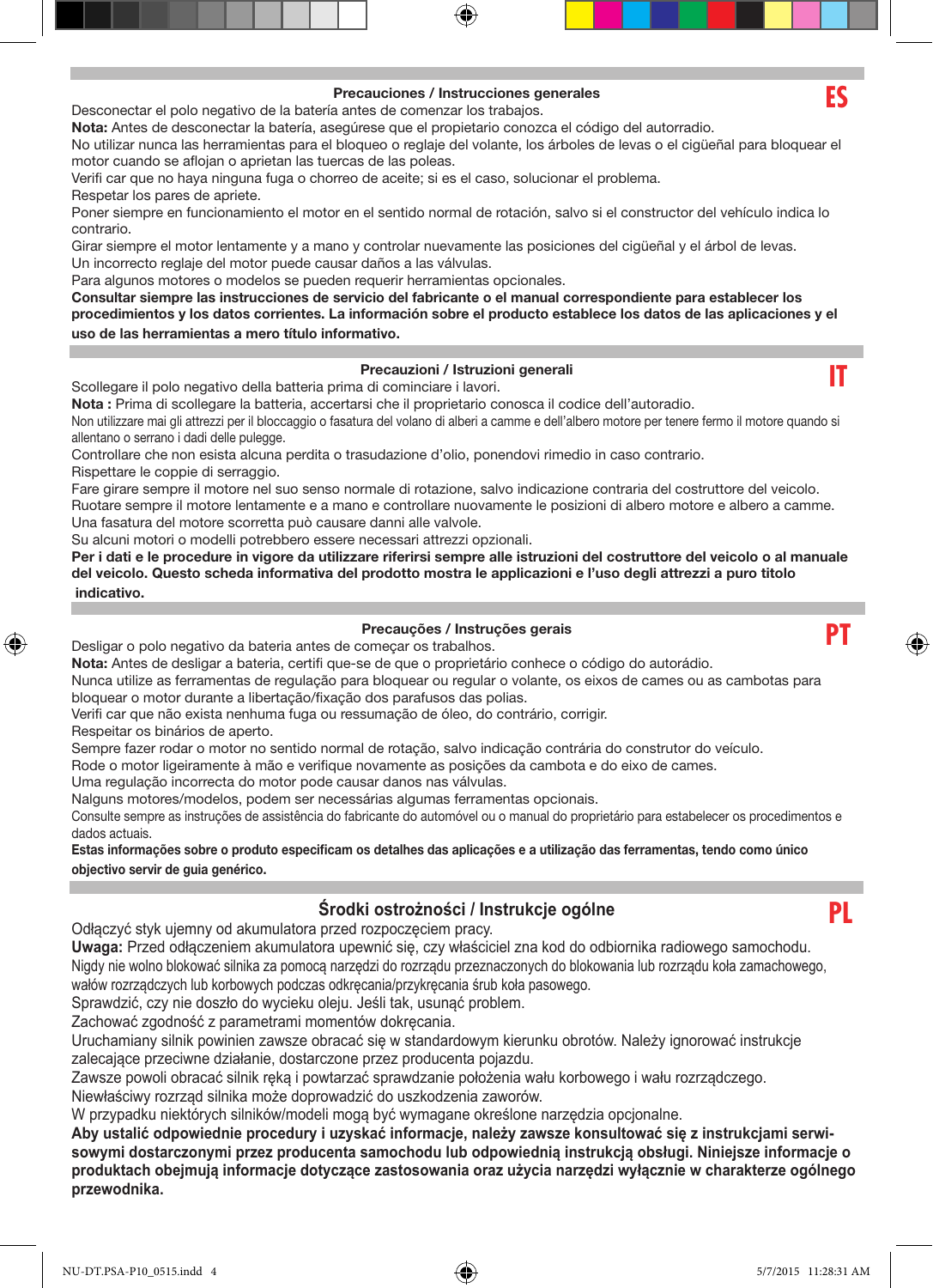# Forholdsregler / Instrukcje ogólne

Træk den negative pol ud fra batteriet, før du starter på arbejdet.

NB: Før du frakobler batteriet, kontrollér at ejeren kender koden for bilradioen.

Brug aldrig timingsværktøjerne til låsning eller timing af svinghjulet, knastaksler eller krumtapaksler for at låse motoren ved udløsning/stramning af remskivebolte.

Kontrollér at der ikke findes olielækager eller spildevand. Hvis der er, skal problemet afhjælpes. Overholder tilspændingsmomenterne.

Kør altid motoren i normal rotationsretning, med mindre køretøjsproducenten giver andre instruktioner. Drej altid motoren langsomt med hånden og kontrollér igen positionerne for krumtapakslen og knastakslen. En ukorrekt motortiming kan medføre beskadigelse af ventilerne.

På nogle motorer/modeller kan noget ekstraudstyr være nødvendigt.

Læs altid bilproducentens serviceinstruktioner eller mærkevaremanual for at oprette aktuelle procedurer og data. Denne produktinformation angiver udelukkende applikationsdetaljer og anvendelse af værktøjer med et generisk vejledningsformål.

# **Προφυλάξεις / Γενικές οδηγίες**

Αποσυνδέστε τον αρνητικό πόλο της μπαταρίας πριν ξεκινήστε την εργασία.

**Σημείωση:** Ποτέ μη χρησιμοποιείτε τα εργαλεία για κλείδωμα ή χρονισμό του σφονδύλου, των εκκεντροφόρων ή των στροφαλοφόρων για τη στερέωση του κινητήρα κατά την αποσύσφιξη ή τη σύσφιξη των μπουλονιών των τροχαλιών.

Ελέγξτε αν υπάρχει διαρροή λαδιού και επισκευάστε τη.

Τηρήστε τις οδηγίες σύσφιξης.

↔

Μην γυρνάτε τον ιμάντα μέσα-έξω για να τον καθαρίσετε ή να τον ελέγξετε.

Περιστρέφετε πάντα τον κινητήρα με την κανονική φορά περιστροφής, εκτός αν υπάρχει άλλη οδηγία από τον κατασκευαστή. Περιστρέφετε τον κινητήρα πάντοτε αργά με το χέρι και ελέγχετε πάλι τις θέσεις του στροφαλοφόρου και εκκεντροφόρου άξονα.

Σε περίπτωση εσφαλμένου χρονισμού του κινητήρα ενδέχεται να προκληθούν βλάβες στη βαλβίδα.

Σε ορισμένους κινητήρες/μοντέλα ενδεχομένως να απαιτούνται προαιρετικά εργαλεία.

Για τα τρέχοντα δεδομένα και τις διαδικασίες προς χρήση, ανατρέχετε πάντοτε στις οδηγίες του κατασκευαστή ή στο εγχειρίδιο **του αυτοκινήτου. Αυτό το έντυπο πληροφοριών του προϊόντος περιλαμβάνει στοιχεία σχετικά με τις εφαρμογές και τη χρήση των εργαλείων μόνο ενδεικτικά.**

**DA**

**EL**

⊕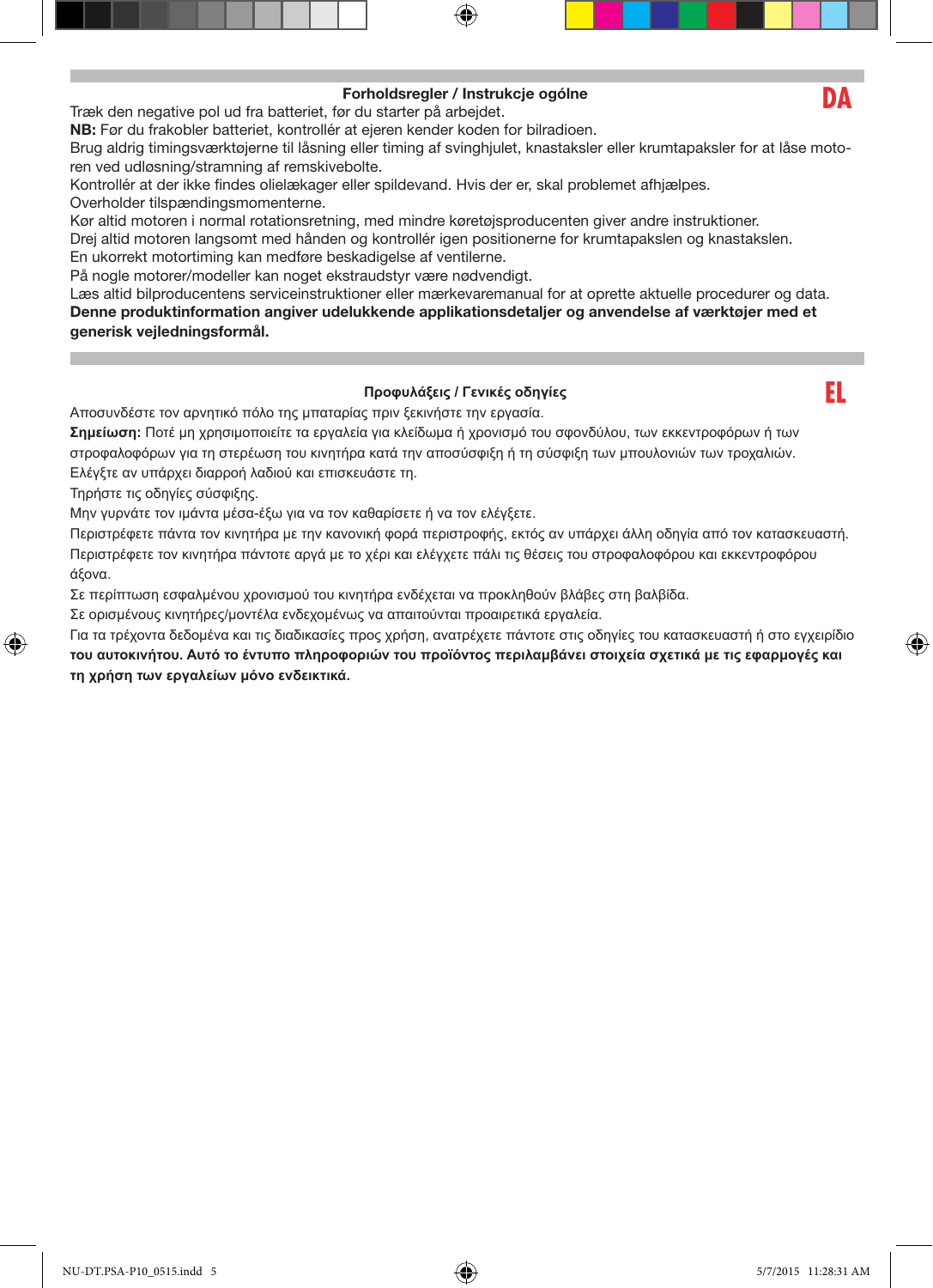| <b>BRAND</b>                                                                                                                                                                            | <b>MODELS</b>                                                                                                                                                                               | <b>ENGINE</b>                                                                                                                                                                                                                                                     | <b>ENGINE</b><br><b>CODE</b>                                                                                                                                                                                                            | KW (HP)                                                                                                                                                                            | <b>START</b><br><b>YEAR</b>                                                                                                          | <b>END</b><br><b>YEAR</b>                                                                                                            |
|-----------------------------------------------------------------------------------------------------------------------------------------------------------------------------------------|---------------------------------------------------------------------------------------------------------------------------------------------------------------------------------------------|-------------------------------------------------------------------------------------------------------------------------------------------------------------------------------------------------------------------------------------------------------------------|-----------------------------------------------------------------------------------------------------------------------------------------------------------------------------------------------------------------------------------------|------------------------------------------------------------------------------------------------------------------------------------------------------------------------------------|--------------------------------------------------------------------------------------------------------------------------------------|--------------------------------------------------------------------------------------------------------------------------------------|
| Citroen<br>Citroen<br>Citroen<br>Citroen<br>Citroen<br>Citroen<br>Citroen<br>Citroen<br>Peugeot<br>Peugeot<br>Peugeot<br>Peugeot<br>Peugeot<br>Peugeot<br>Peugeot<br>Peugeot<br>Peugeot | $C1$ II<br>$C3$ III<br>$C3$ III<br>C <sub>4</sub> Cactus<br>C <sub>4</sub> Cactus<br>C <sub>4</sub> Cactus<br>$C4$ II<br>DS4<br>108<br>208<br>208<br>208<br>208<br>208<br>308<br>308<br>308 | VTi<br>1.2<br>VTi<br>1.0<br>VTi<br>1.2<br>1.2<br>e-VTi<br>VTi<br>1.2<br>VTi<br>1.2<br>e-THP<br>1.2<br>1.2<br>e-THP<br>1.2<br>PureTech VTi<br>1.0<br>VTi<br>1.2<br>e-THP<br>1.2<br>VTi<br>1.2<br>VTi<br>VTi<br>1.2<br>e-THP<br>1.2<br>1.2<br>e-THP<br>1.2<br>e-THP | HMT (EB2D)<br>ZMZ (EB0)<br>HMZ (EB2)<br>HMZ (EB2F)<br>HMU (EB2D)<br>HMZ (EB2)<br>HNY (EB2DTS)<br>HNY (EB2DTS)<br>EB2D (HMT)<br>EB0 (ZMZ)<br>EB2DT (HNZ)<br>EB2 (HMW)<br>EB2 (HMZ)<br>EB2 (HMZ)<br>EB2DT<br>EB2DTS (HNY)<br>EB2DTS (HNY) | 60 (82)<br>50 (68)<br>60 (82)<br>60 (82)<br>55 (75)<br>60 (82)<br>96 (130)<br>96 (136)<br>60 (82)<br>50 (68)<br>81 (110)<br>60 (82)<br>60 (82)<br>81 (110)<br>96 (130)<br>96 (130) | 2014<br>2012<br>2012<br>2014<br>2014<br>2014<br>2014<br>2014<br>2014<br>2012<br>2014<br>2012<br>2012<br>2012<br>2014<br>2014<br>2014 | 2015<br>2015<br>2015<br>2015<br>2015<br>2015<br>2015<br>2015<br>2015<br>2015<br>2015<br>2015<br>2015<br>2015<br>2015<br>2015<br>2015 |
|                                                                                                                                                                                         |                                                                                                                                                                                             |                                                                                                                                                                                                                                                                   |                                                                                                                                                                                                                                         |                                                                                                                                                                                    |                                                                                                                                      |                                                                                                                                      |

Pièces détachées - Spare parts - Ersatzteile - Onderdelen - Recambios - Ricambi - Peças - **Części zamienne** - Reservedele - **Ανταλλακτικα**

| <b>FACOM</b><br><b>COMPONENT</b> | <b>QUANTITY</b> | <b>OEM</b><br><b>CODE</b> |
|----------------------------------|-----------------|---------------------------|
| DT.2015005                       |                 | 0109-2A                   |
| DT.2015006                       |                 | 0109-2B                   |

 $\bigoplus$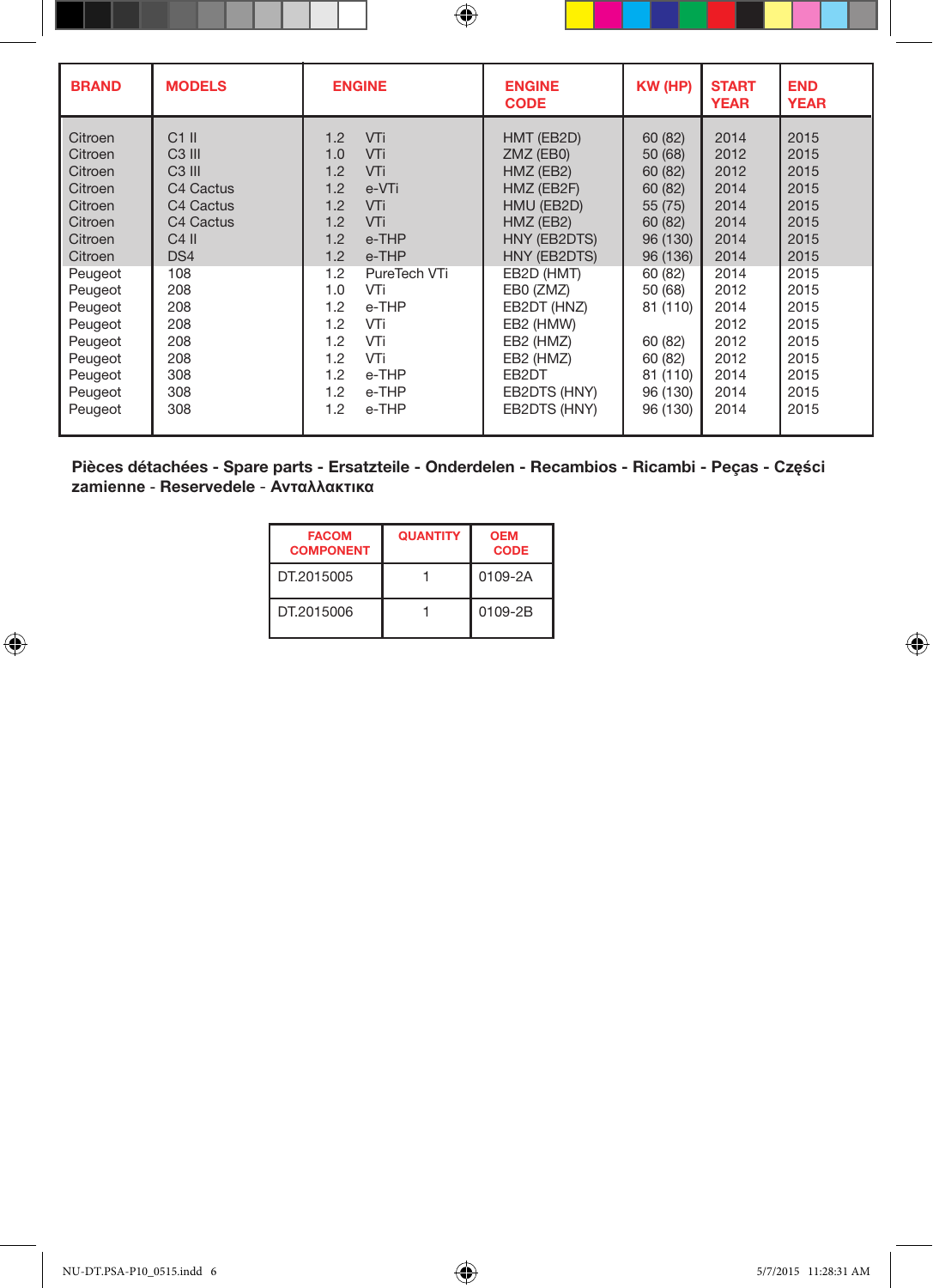|             |             | $\bigoplus$ |  |
|-------------|-------------|-------------|--|
|             | <b>NOTA</b> |             |  |
|             |             |             |  |
|             |             |             |  |
|             |             |             |  |
|             |             |             |  |
|             |             |             |  |
|             |             |             |  |
|             |             |             |  |
|             |             |             |  |
|             |             |             |  |
| $\bigoplus$ |             |             |  |
|             |             |             |  |
|             |             |             |  |
|             |             |             |  |
|             |             |             |  |
|             |             |             |  |
|             |             |             |  |
|             |             |             |  |
|             |             |             |  |
|             |             |             |  |